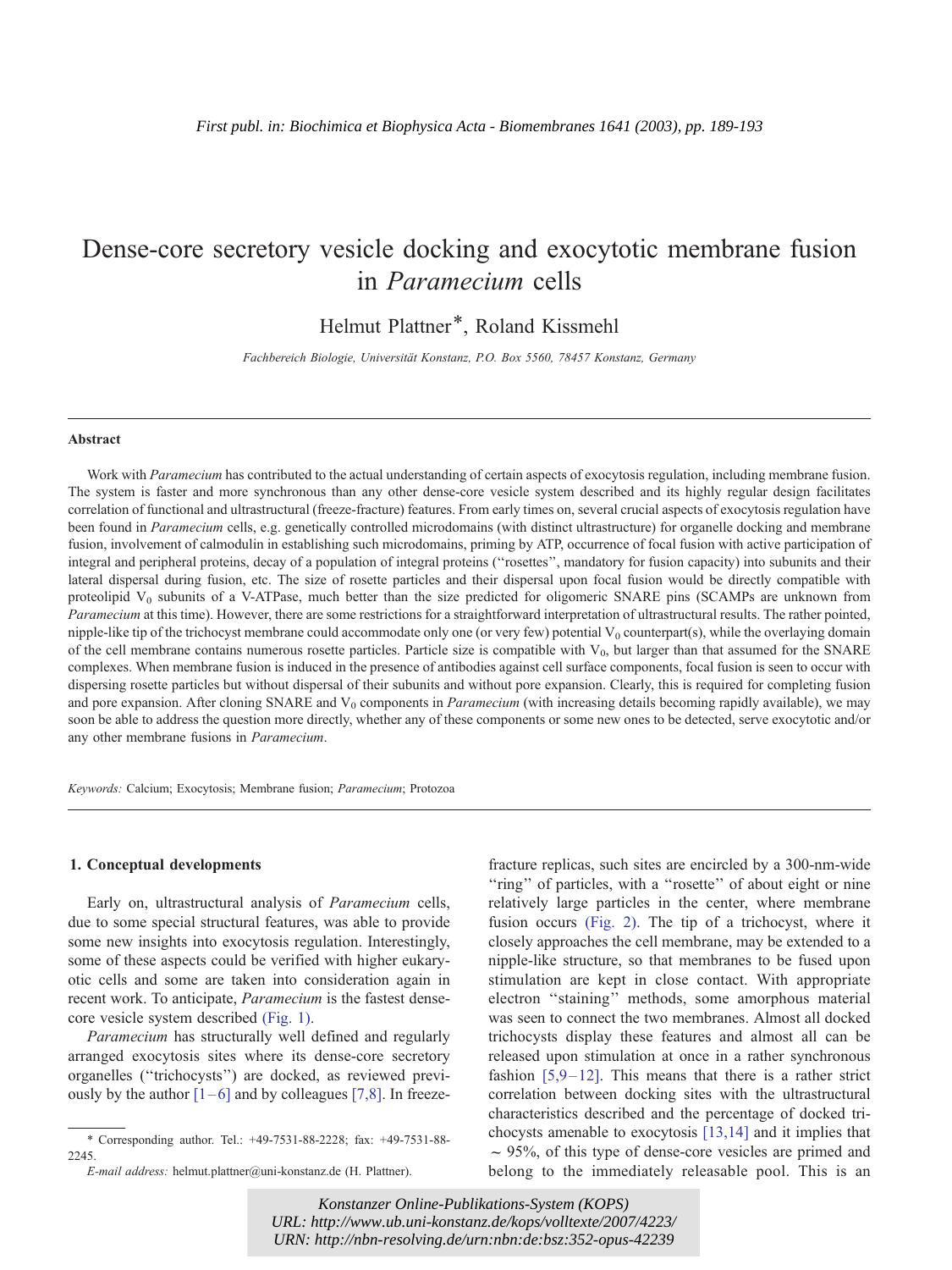<span id="page-1-0"></span>

Fig. 1. Paramecium is the fastest dense-core vesicle system known. Comparison of time constants of dense-core vesicle systems. Data compiled by Kasai [\[53\]](#page-9-0) supplemented with data for *Paramecium*, from Plattner et al. [\[54\].](#page-9-0)

unusually high percentage when compared with other densecore vesicle systems  $[15-17]$ .

Docking sites are flanked by ''alveolar sacs'', i.e. cortical calcium stores (see below). Such structural elements, more than thousand per cell, are arranged redundantly in regular fields (''kinetids'') and these in rows (''kineties''). Thus, it is possible to pinpoint preformed exocytosis sites and to follow their transformation during exocytosis stimulation.

Most importantly, some groups have collected a series of exocytotic mutants. Examples are the trichocyst-free strain ''trichless'' (tl) [\[18\]](#page-9-0) and a series of exocytosis-incompetent strains, termed ''non-discharge'' (nd), which can dock trichocysts but are unable to release them  $[7,8,19-21]$ . The ring delineating potential docking sites in tl cells is collapsed, while in nd cells, it forms a ring without rosette particles. In this case, in the absence of any trichocystplasma membrane binding [\[20,22\],](#page-9-0) trichocysts are kept in place by attachment to alveolar sacs (see below). We therefore differentiated between docking site I and II, i.e. between a trichocyst and alveolar sacs, and between a trichocyst and the cell membrane, respectively [\[23\].](#page-9-0)

Unfortunately, the molecular identity neither of ring particles, nor of rosette particles is known as yet. However, in the meantime, it was possible to identify a variety of proteins involved in the assembly of a trichocyst docking site. Although genetic complementation has been introduced some time ago [\[24,25\],](#page-9-0) the dramatic progress in the identification of molecular components in the last few years is mainly due to the systematic use of an indexed genomic library [\[8,26\]](#page-9-0) and to a recent Paramecium genome cloning project [\[27\].](#page-9-0) Some of the proteins are novel, some others have also been detected later on in higher eukaryotic systems, and finally some, like calmodulin (CaM), have been re-considered after neglect for some time, as specific components of exocytosis sites in widely different cells.

Early on, we took advantage of the precise structural arrangement of preformed exocytosis sites and of their components. After developing adequate preparation methods, e.g. cryofixation (fast freezing), structural rearrangements could be studied by electron microscope (EM) analysis, particularly once the possibility to induce highly synchronous exocytosis by an appropriate secretagogue [\[9\]](#page-9-0) had been established.

Up to the early 1980s,  $Ca^{2+}$ -triggered membrane fusion was explained by lipid phase transitions, while the relevance of integral- and membrane-associated proteins was hardly envisaged and certainly far from established. Based on fast freezing/freeze-fracturing work in our lab and on work in a very few other labs, from 1981 onwards, we propagated a "focal membrane fusion concept"  $[1-3,5,11]$  with the following aspects. (i) Not only does membrane fusion occur as a small pore ( $\sim 10$  nm large, the smallest size recognizable on freeze-fracture replicas), as suggested also by Heuser [\[28,29\]](#page-9-0) for other cells, but also work with Paramecium showed in addition (ii) that integral and peripheral proteins are required for a regulatory role in organelle docking and membrane fusion. In fact, similar, though essentially less distinct details have also been seen in other systems, but most stringent evidence for a functional relevance of proteins came from work with Paramecium, especially from the analysis of different exocytosis-incompetent Paramecium strains [\[19\].](#page-9-0) From 1991 onwards, we were also able to follow membrane fusion during synchronous exocytosis by precisely timed quenched-flow/freezefracture analyses [\[12\].](#page-9-0)

We were aware of the restrictions of the methods available to us at any time, before Neher and Marty [\[30\]](#page-9-0) introduced the patch-clamp method in exocytosis research. This improved temporal and spatial (fusion pore size) resolution by more than one order of magnitude and allowed to detect formation of the fusion pore from a size of  $\sim 1$  nm on and its subsequent expansion [\[31\].](#page-9-0)

## 1.1. Conclusions

The Paramecium system proved an important system to set a baseline for important conceptual aspects, i.e. fusion pore formation regulated by integral and peripheral proteins. As shown below, its further analysis has also highlighted additional aspects of importance for higher eukaryotic cells.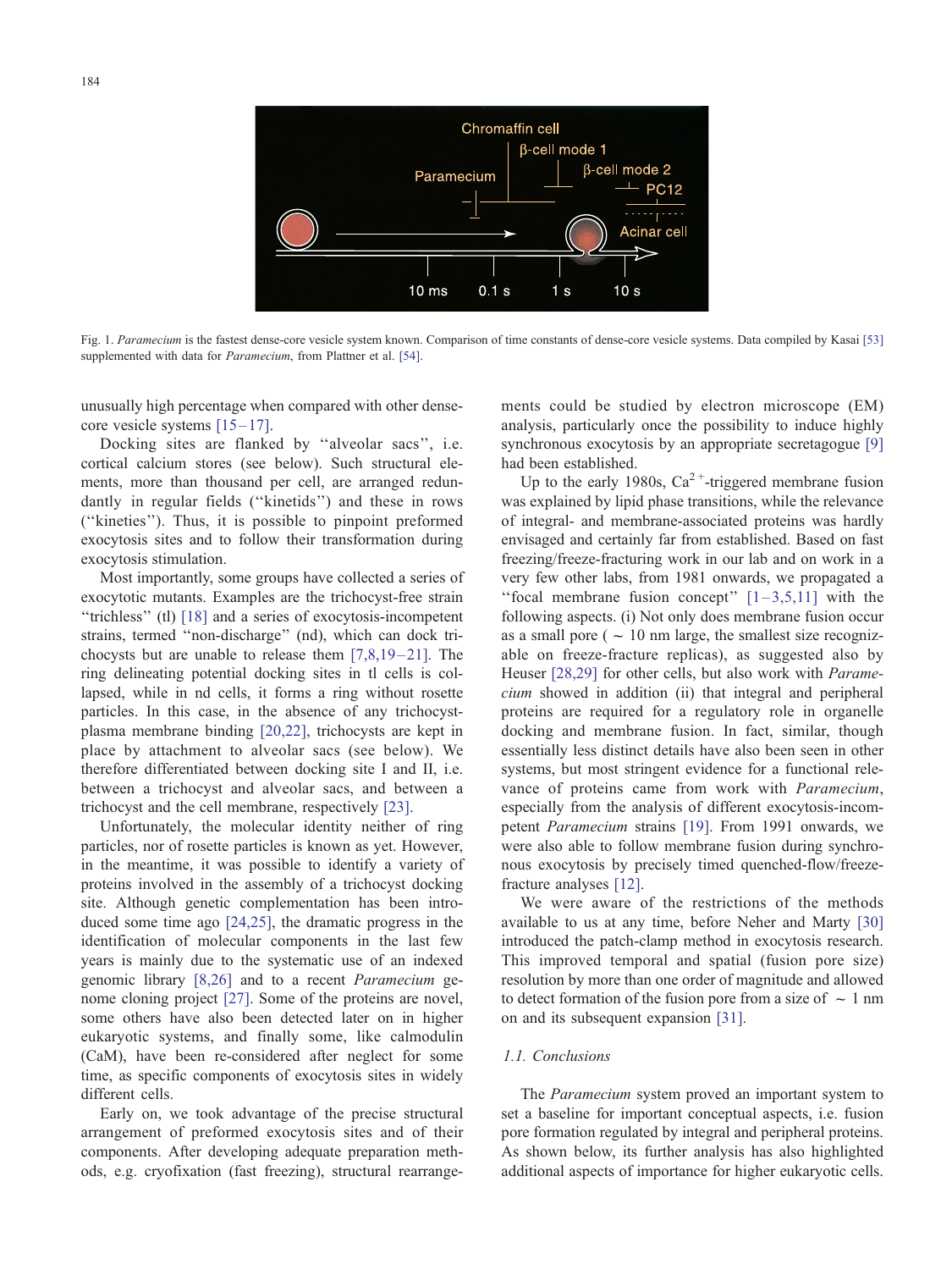<span id="page-2-0"></span>

Later on, the question will be addressed whether SNARE proteins and/or  $V_0$  components of the H<sup>+</sup>-transporting V-ATPase may be potentially involved in the docking and/or fusion process.

#### 2. Molecular components

An ever increasing number of proteins have been identified at dense-core vesicle docking sites in mammalian cells [\[32,33\],](#page-9-0) so that the question arises how many may be accommodated in how many copies in the small area/volume available for focal fusion. Only some are known in Paramecium, while others have been known first or even exclusively from this system and are now also found in mammals. Among the proteins currently discussed for docking and/or membrane fusion, SNAREs  $[34-36]$  and  $V_0$  components [\[37\]](#page-9-0) are of paramount importance, as well as some other candidates to be tested [\[38\].](#page-9-0)

## 2.1. NSF, a-SNAP, SNAREs

SNAREs have been implied to mediate specific membrane –membrane interactions, which may be facilitated by (less specific) monomeric GTP-binding proteins [\[39\].](#page-9-0) Recent cloning work with Paramecium revealed two genes for the SNARE-specific chaperone [\[40\],](#page-9-0) N-ethylmaleimide-sensitive factor (NSF), *PtNSF1* and *PtNSF2* [\[41\].](#page-9-0) They both have 87% identity to each other on the nucleotide, and 93% on the amino acid level. Similarity and evolutionary conservation is particularly high in D1 and D2 domains by which NSF is assigned to the AAA-superfamily of ATPases [\[42\].](#page-9-0)

For immunofluorescence localization studies we took into account that binding of NSF to fusogenic sites is transient and that it is released upon ATP hydrolysis [\[43\]](#page-9-0) once a NSF/ a-SNAP complex has mediated rearrangement of SNAREs [\[32,44\].](#page-9-0) We therefore tried to localize NSF, by inhibiting its dissociation from fusogenic sites, by exposing carefully permeabilized *Paramecium* cells to ATP- $\gamma$ -S and NEM. As to be expected, many fusion sites of the different membrane transport routes could so be labeled with fluorescent antibodies [\[41\].](#page-9-0) An exception are trichocyst docking sites, presumably because they are established and then remain in fully reactive, assembled form long before stimulation.

In Paramecium, a priming effect, rather than a direct role during membrane fusion, has been found for ATP [\[45\].](#page-9-0) The

Fig. 2. Exocytosis sites in Paramecium have a distinct ultrastructure, allowing structure – function correlation. Trichocyst docking site in a nonstimulated Paramecium cell after fast freezing, followed by freezesubstitution and freeze-fracturing (Pt/C shadowing from bottom to top). Micrographs showing a 300-nm large double particle ring and a cluster of rosette particles in the center. (a) PF-face (''plasmatic fracture face'' adjacent to the cytoplasm), (b) EF-fracture face (showing external face of cell membrane), (c) scheme indicating plasma membrane (pm), trichocyst tip (tt) with cross-hatched contents, and alveolar sacs (as). Bar =  $100 \text{ nm}$ : from Knoll et al. [\[12\].](#page-9-0)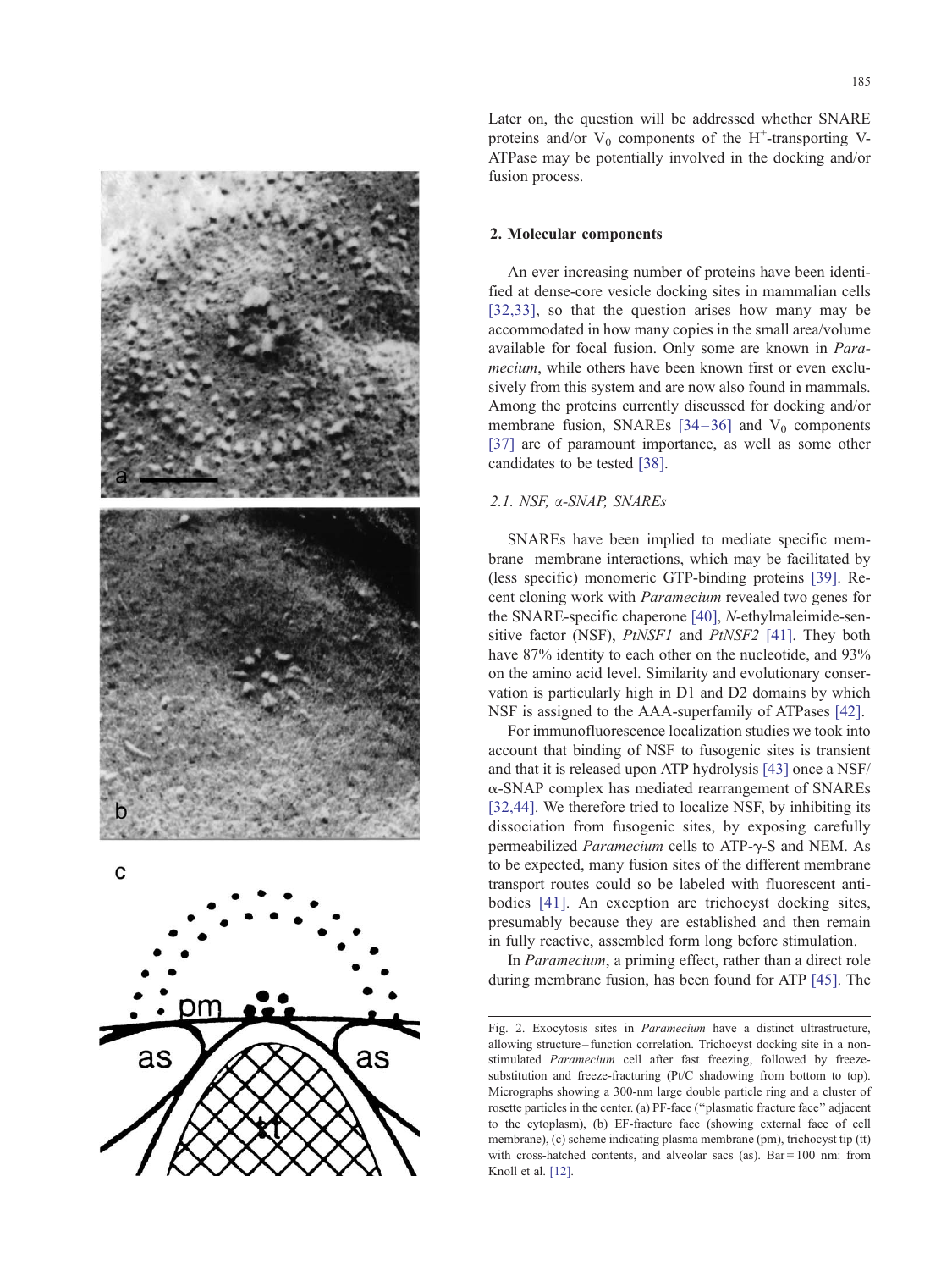implication of NSF in this system may perhaps, at least in part, bear on this phenomenon. Like in Paramecium, a role for ATP in priming, rather than in membrane fusion, is now generally accepted for most dense-core secretory systems, where it may encompass widely different aspects as discussed in [Ref. \[46\].](#page-9-0)

Is NSF involved specifically in the assembly of trichocyst docking sites? With wild-type cells, it was not possible to address this question because of the multiple fusion processes ''routinely'' required to maintain a Paramecium cell alive. Based on an initiative by J. Cohen, the answer came from nd9 cells, a temperature-conditional mutant. When cultured at 18  $\degree$ C, they are like wild-type cells; after culture at 28 °C, they no longer assemble "rosettes" and are unable to release any of their numerous trichocysts docked at the cell membrane [\[19\].](#page-9-0) When nd9 cells are shifted from 28 to 18 °C, "rosettes" could normally be assembled and exocytosis capacity restored within a few hours. When this is combined with homology-dependent gene silencing [\[47\]](#page-9-0) of the NSF genes, we found that this structure/function repair no longer occurs [\[48\].](#page-9-0) This clearly implies the involvement of NSF in establishing functional trichocyst exocytosis sites.

Using antibodies against  $\alpha$ -SNAP (kindly provided by A. Mayer, Tübingen) we recognized its presence on Western blots of Paramecium homogenates (unpublished observations). Following the general assumption that a NSF/ $\alpha$ -SNAP complex specifically serves the formation of appropriate SNARE arrangements before membrane docking and/ or fusion can occur [\[32,49\],](#page-9-0) our findings imply the occurrence of SNAREs in Paramecium. Although only a small portion of the Paramecium genome is identified, in the data base, we could find sequences homologous to synaptobrevin. The synaptobrevin genes cloned so far in Paramecium have up to 37% identity with synaptobrevin from some higher eukaryotes (unpublished observations) Further work is required to find and characterize the other types of SNARE proteins in Paramecium.

## 2.2. Time course and  $Ca^{2+}$ -binding components

Main  $Ca^{2+}$ -binding components discussed along the lines of dense-core vesicle docking are synaptotagmin, CaM and, from time to time revitalized, annexins [\[50\].](#page-9-0)

The widely distributed  $Ca^{2+}$ -sensor, synaptotagmin, is not known from Paramecium. The following aspects led us to anticipate its presence in Paramecium. Synaptotagmin occurs not only in the fastest reacting, clear vesicle-type systems, but also in different dense-core vesicle systems, in isoforms with different Ca<sup>2+</sup> affinities [\[51,52\].](#page-9-0) Comparison of the kinetics of dense-core vesicle release in higher eukaryotic cells [\[53\]](#page-9-0) and in Paramecium [\[54\]](#page-9-0) shows that the latter works much faster than any other system. The pores open with an apparent  $t_{1/2}$  of  $\sim$  56 ms (calculated for synchronous trichocyst release using quenched-flow/freeze-fracture, quantitative EM analysis of all sites in all cells analysed [\[12\]\)](#page-9-0). Pulses of  $Ca<sup>2+</sup>$ -activated currents, which accompany exocytosis of single trichocysts, are somewhat shorter,  $t_{1/2} = 21$  ms, and they pile up to longer-lasting events during massive trichocyst exocytosis [\[55\].](#page-9-0) At trichocyst exocytosis sites, local  $[Ca<sup>2+</sup>]$  was estimated to rise to  $\sim$  5  $\mu$ M upon exocytosis stimulation [\[56,57\],](#page-9-0) i.e. close to values reported for other dense-core vesicle systems [\[51,52,58,59\].](#page-9-0) From these aspects, it may be concluded that synaptotagmin or a  $Ca^{2+}$ sensor with similar kinetic properties will be found in Paramecium in the future.

So far, the only  $Ca^{2+}$ -binding proteins known to occur at trichocyst exocytosis sites are some annexin-related proteins and CaM. Though no annexins have been cloned in Paramecium, antibodies against a common sequence can differentially stain either trichocyst docking or some other exocytotic sites [\[60\].](#page-9-0)

Occurrence of CaM at trichocyst docking sites has been shown stringently (Fig. 3), first by affinity labeling and immunolocalization [\[61\],](#page-9-0) and then by genetic studies [\[62\].](#page-9-0) No ''connecting material'', and hence no CaM, occurs at docking sites in nd mutants. Some strains with a point



Fig. 3. CaM is bound to trichocyst exocytosis sites. Paramecium cell cortex, affinity labeling with fluorescently labeled endogenous CaM at  $[Ca^{2+}]$  =  $10^{-5}$  M. Labeling outlines kinetids and most strikingly docking sites of trichocysts located in the middle of ''perpendicular ridges'' between kinetids (e.g. along arrowheads). Note that trichocyst docking sites were also labeled with different antibody techniques. Bar =  $3 \mu$ m: from Momayezi et al. [\[61\].](#page-9-0)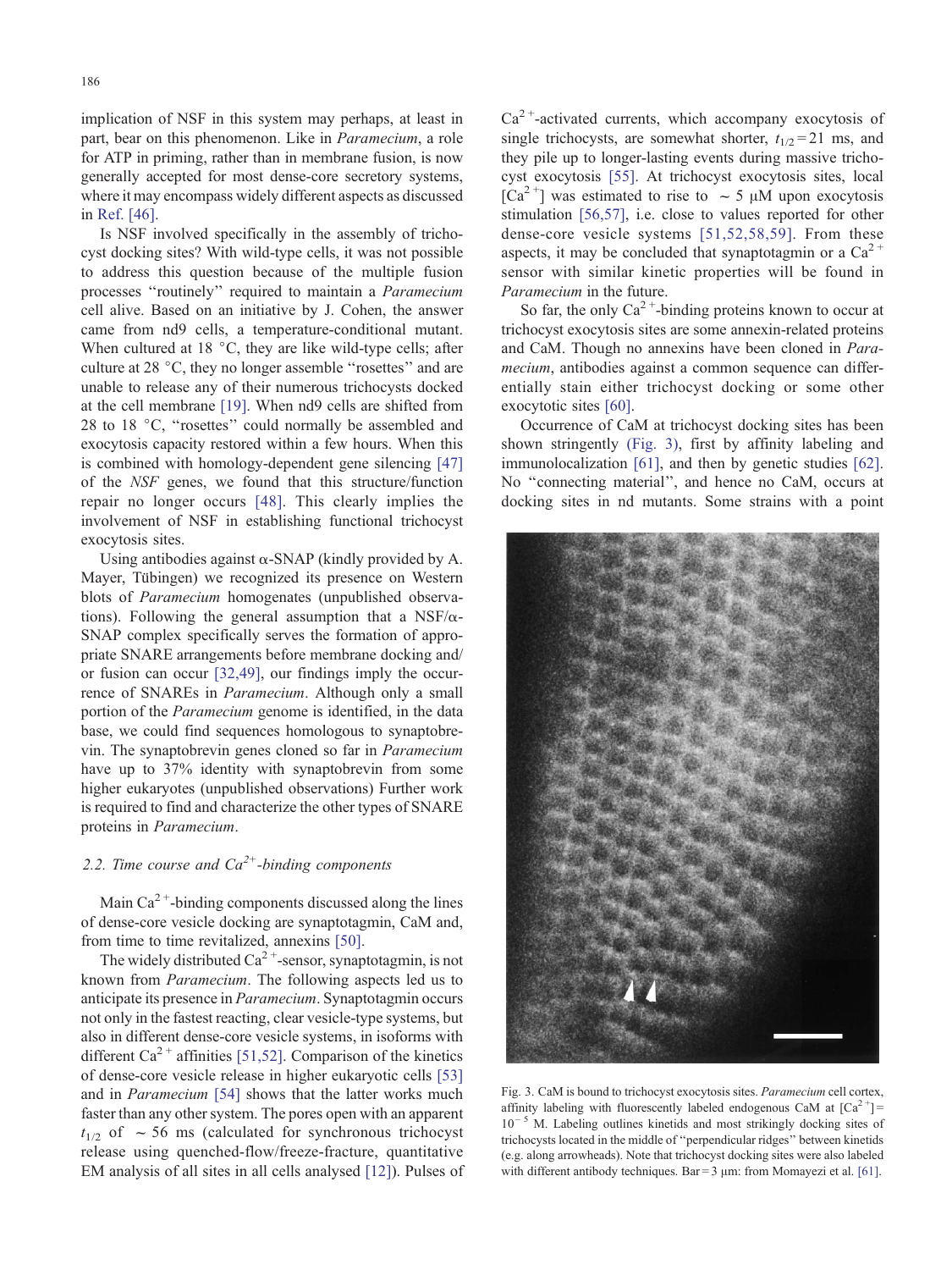<span id="page-4-0"></span>mutation in the CaM gene, cam-, are also unable to assemble functional docking sites with ''rosettes'' and ''connecting material'' between membranes, but can be repaired by transfection with the wild-type CaM gene [\[62\].](#page-9-0) Therefore, CaM may have a function during assembly and/or for maintenance of functional trichocyst docking sites. Furthermore, involvement of CaM in homotypic membrane fusion has been shown with yeast vacuoles [\[63\].](#page-9-0)

Concerning exocytosis, quite recently, binding of CaM to synaptobrevin and a role in SNARE pin assembly have been reported in mammalian cells [\[64,65\].](#page-9-0) Further implications remain to be analysed in detail, particularly since  $Ca^{2+}$  sensed



Fig. 4. Rapid freezing during synchronous exocytosis shows focal fusion and restructuring of exocytosis sites (dispersal of rosette subunits). Focal membrane fusion (a-c) shown in a freeze-fracture replica after  $\leq$  50 ms stimulation of trichocyst exocytosis. To be compared with resting state in [Fig. 2.](#page-2-0) Note in the PFface (a), disappearance of rosette particles and appearance of many more smaller particles around a focal fusion site (arrowhead), represented by a  $\sim$  10-nm large pit (recognized by opposite shadow direction) in the center of a funnel-like depression. (b) EF-face with corresponding particles (or pits instead of particles). (c) Corresponding scheme. (d-f) Later trigger stage, showing expanding fusion pore. For abbreviations, see [Fig. 2.](#page-2-0) Shadowing from bottom to top. Bar = 100 nm: from Knoll et al. [\[12\].](#page-9-0)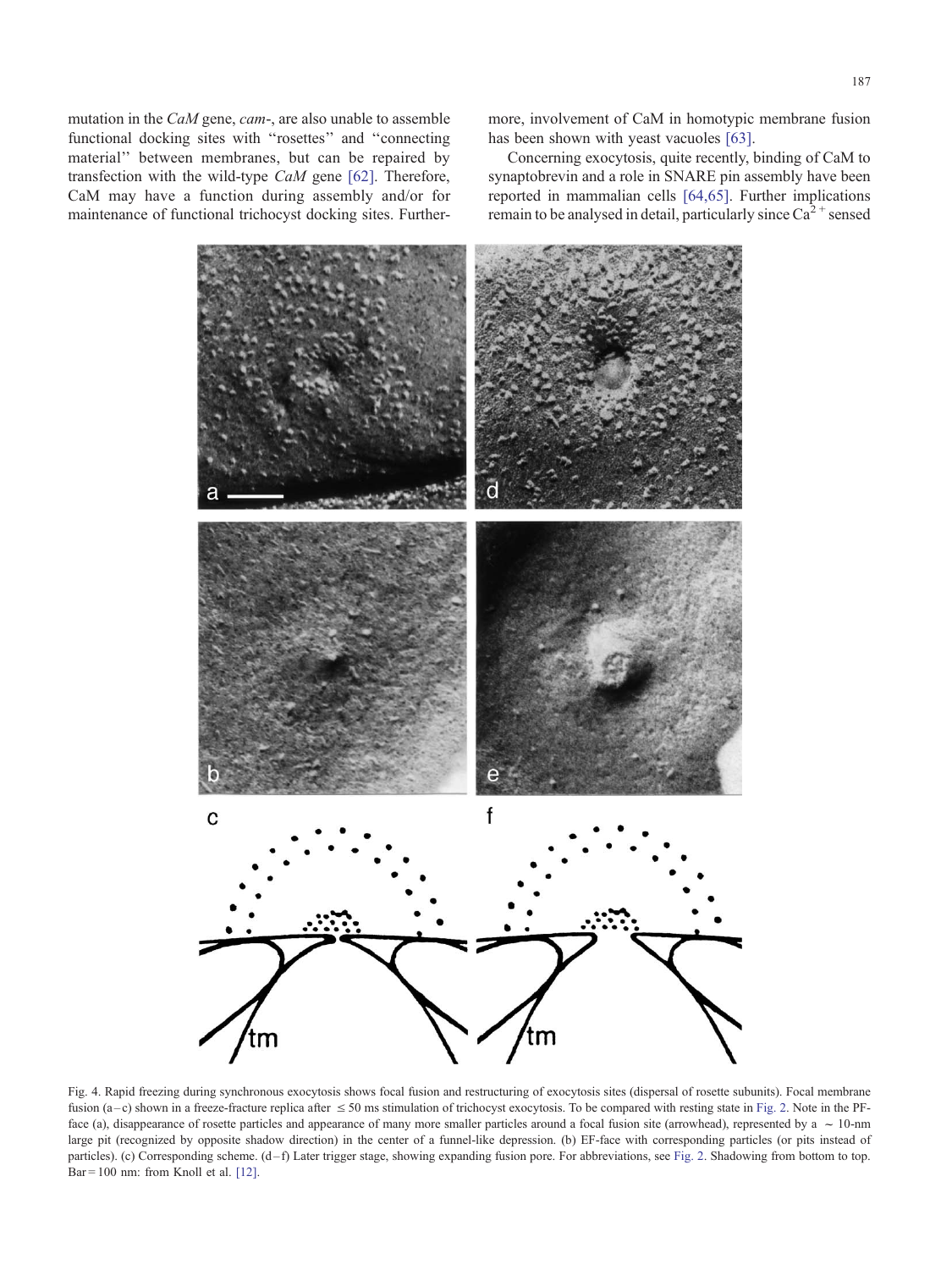during stimulation by synaptotagmin may be transferred to syntaxin and SNAP-25, before they interact with synaptobrevin [\[66\].](#page-10-0) Synaptotagmin is reported to interact also with CaM [\[52\].](#page-9-0) Another aspect is the interaction of rab-type Gproteins and CaM at dense-core vesicle docking sites [\[67\].](#page-10-0) Some basal level of  $Ca^{2+}$ -binding at docking sites, before exocytosis stimulation, serves a priming effect [\[68\],](#page-10-0) but whether this is mediated by CaM still remains to be elucidated in detail. We consider this possibility for the following reasons. Trichocyst docking could be reversed by ''anti-CaM drugs" and by increased  $[Mg^{2+}]$  in the medium [\[69\].](#page-10-0) Remarkably,  $Mg^{2+}$  can compete with  $Ca^{2+}$  in CaM [\[70\]](#page-10-0) and may thus impede its function. Since these parameters are not additive in Paramecium, both may operate via the same target, presumably CaM. Spontaneous undocking of vesicles, as reported for hippocampus synapses [\[71\]](#page-10-0) and chromaffin cells [\[72\]](#page-10-0) has not been seen with Paramecium cells.

#### 2.3. Additional components

Complementation cloning allowed for function repair, and identification of the respective genes, in a variety of mutants collected in the laboratory of Beisson [\[8\].](#page-9-0) This includes the ND7 [\[73\]](#page-10-0) and the ND9 genes [\[74\].](#page-10-0) Neither one was known from higher eukaryotic cells. ND6 is a 506 amino acid large protein type I integral membrane protein, with a highly charged cytosolic domain containing amphipathic and coiled-coil regions [\[73\].](#page-10-0) ND9 contains Armadillolike repeats [\[74\].](#page-10-0) Although this protein is also without precedent, Armadillo-like repeats are typical for binding GDP exchange factors, from *Dictyostelium* [\[75\]](#page-10-0) to mammalian brain [\[76\].](#page-10-0) Later on, proteins with Armadillo-like repeats have also been considered for the regulation of secretory activity in yeast [\[77\].](#page-10-0)

The Paramecium sequencing project reveals a variety of sequences related to rab-type monomeric G-proteins and regulatory proteins. Sequencing of the complete genes may help to substantiate the observation of numerous bands in GTP-overlay studies [\[78\].](#page-10-0)

## 2.4.  $V_0$ -ATPase subunits

Recently the group of Mayer [\[37,79,80\]](#page-9-0) has presented evidence, based on work on homotypic fusion with isolated yeast vacuoles, that SNAREs may serve docking, while membrane fusion may be mediated by hexameric  $V_0$  subunits of a V-ATPase. Matching hexameric  $V_0$  proteolipid subunits (reminiscent of gap junctions) contained in the two membranes are assumed to occur before, and to be dispersed during membrane fusion, so that lipid molecules can diffuse between the subunits. This is also supported by the use of antibodies against the  $V_0$ -associated a-subunit, which could inhibit homotypic membrane fusion (A. Mayer, personal communication). This would be a molecular equivalent of the membrane fusion model proposed by some electrophysiologists  $[81-84]$ . Interestingly, during synchronous trichocyst exocytosis, we see structural changes in the cell membrane [\(Fig. 4\),](#page-4-0) which would be largely compatible with such a model (for details, see below).

Some other electrophysiologists prefer this model for membrane fusions within the cell, yet the ''lipid stalk model'' for fusions on the cell membrane level [\[85\].](#page-10-0) Prerequisite for the model adapted by A. Mayer is the established occurrence of a fraction of V-ATPase molecules in inactive form, i.e. without catalytic  $V_1$  headpiece. In fact, under the denomination ''mediatophore'' (before identification by cloning),  $V_0$  proteolipid subunits were considered as mediating acetylcholine release [\[86 – 88\].](#page-10-0)

To address this question in Paramecium, we have raised antibodies against the endogenous  $V_0$ -associated a-subunit, which will be used for further identification and localization (Th. Wassmer, R. Kissmehl and H. Plattner, in prep.) Although Paramecium trichocysts are not acidic compartments [\[89\]](#page-10-0) opposite to most dense-core vesicle systems [\[90\],](#page-10-0) they may contain, nevertheless,  $V_0$  subunits without  $H^+$ -ATPase activity. Detailed analyses of any potential role in membrane fusion are in progress, probably also in other labs.

## 2.5. Conclusions

Two very similar NSF genes, PtNSF1 and PtNSF1 are known to exist in Paramecium. From this, we expect the occurrence of SNAREs. There is also some evidence for the presence of a synaptobrevin-like SNARE and of  $\alpha$ -SNAP. CaM is a constitutive component of trichocyst docking sites. Mutation of CaM inhibits self-assembly, while inhibition of CaM causes their disassembly in wild-type cells. A synaptotagmin-like  $Ca^{2+}$ -sensor may be expected, although being unknown at present. Some genes, derived from some exocytotic mutations, like ND7 and ND9, are novel and deserve interest in other systems. Sequences available for rab-type monomeric G-proteins and regulatory proteins remain to be used for cloning.

## 3. Polarity of trichocyst membranes pertinent to docking and fusion

Trichocysts are formed of a tip and a body part, each with different secretory protein arrangements, both under a common envelope. This structural polarity is paralleled by a functional polarity, as recognized by oriented saltatory docking, ''nose'' first, in an unusual plus-to-minus direction along microtubules, which emanate from ciliary basal bodies [\[91,92\].](#page-10-0) This "behaviour" is disturbed in some mutants, which then also impedes proper assembly of exocytosis sites [\[7\].](#page-9-0) This implies that components relevant for docking and membrane fusion must be properly arranged on the organelle membrane, i.e. in so far unexplored microdomains, for later fusion to occur.

Recently, we could induce membrane fusion at trichocyst exocytosis sites under conditions whereby content extrusion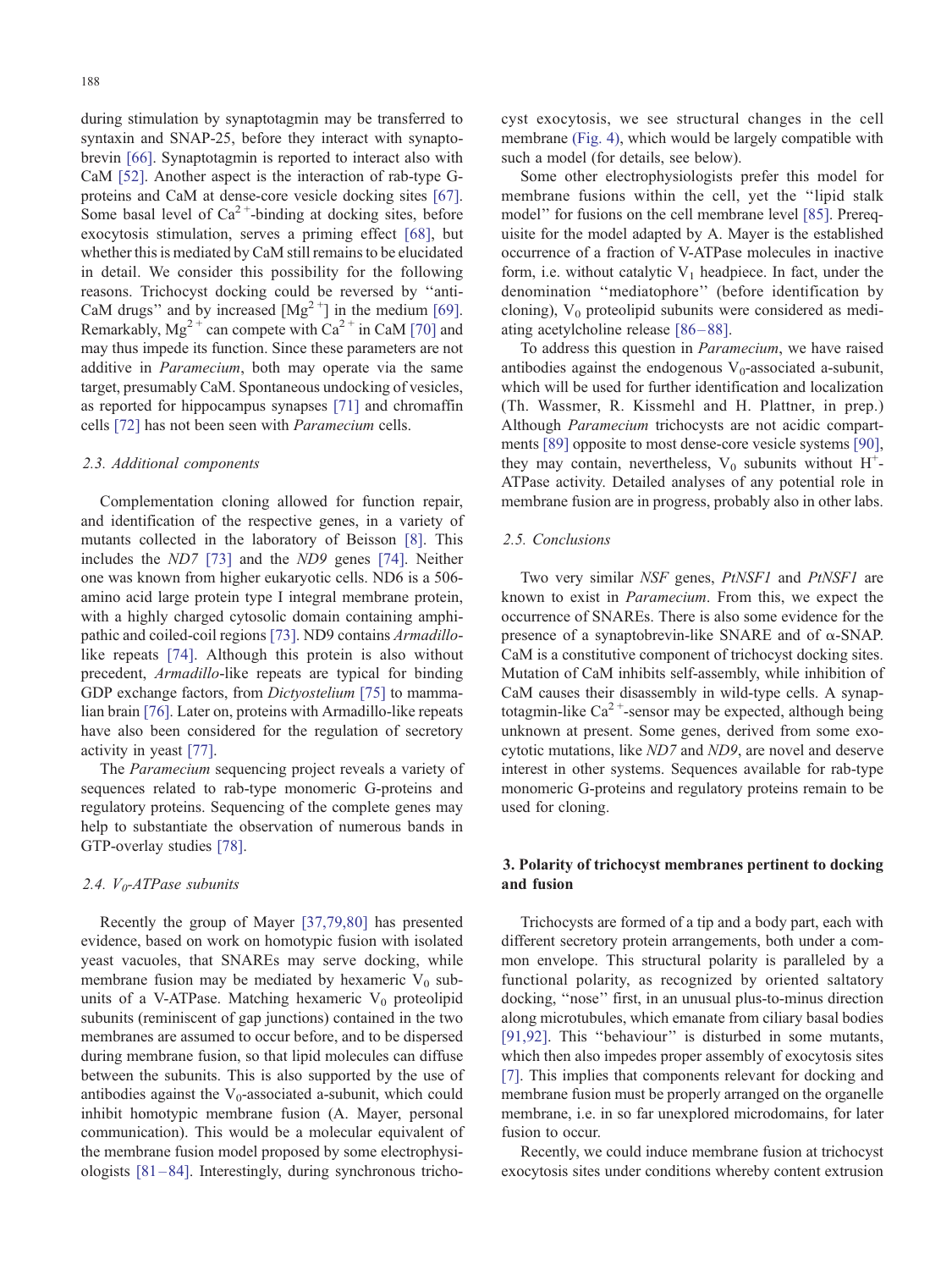is inhibited [\[69\].](#page-10-0) To be released by a decondensation process, paracrystalline contents of the trichocyst body must get in contact with  $Ca^{2+}$  from the outside medium [\[93\].](#page-10-0) If fusion is induced in the absence of outside  $Ca^{2+}$ , membranes can reseal, as visualized by the membrane dye FM1-43, and trichocysts, still with their contents inside and with resealed membranes, are then internalized for another round of docking and fusion. This implies that membrane fusion gives an earmark to the trichocyst membrane. Although time resolution of docking kinetics under these conditions are poor, our data indicate that assembly of a docking site may require the order of minutes, at most [\[69\].](#page-10-0)

## 3.1. Conclusions

Trichocysts are polar structures with a polar arrangement of components relevant for docking and fusion. Exocytotic membrane fusion entails a signal for internalization.

## 4. Co-assembly of docking sites with components of  $Ca<sup>2+</sup>$ -signaling (stores)

As mentioned, for exocytosis to occur, a local increase in  $[Ca^{2+}]$  from  $\sim 65$  nM at rest to  $\sim 5 \mu$ M upon stimulation is required [\[57\].](#page-9-0) This is facilitated by the co-assembly of exocytosis sites with cortical Ca<sup>2+</sup> stores since Ca<sup>2+</sup> signaling is mediated by mobilization of  $Ca^{2+}$  from alveolar sacs, superimposed by a "store-operated  $Ca^{2+}$ -influx" (SOC) [\[57,94,95\].](#page-9-0) Whether the distinct freeze-fracture particle arrays in this zone may contain components relevant for  $Ca<sup>2+</sup>$  signaling remains open at this time. The positioning of trichocysts at the cell membrane, with closely surrounding alveolar sacs [\(Fig. 2\),](#page-2-0) appears mandatory for two aspects, (i) for optimal  $Ca^{2+}$  signaling, and (ii) for trichocyst positioning, for the following reasons.

When alone the internal  $Ca^{2+}$  release component is activated, only up to  $\sim$  1/3 of preformed docking sites undergo membrane fusion [\[55,96,97\].](#page-9-0) Under such circumstances, the membrane fusion machinery does not work optimally. This again implies the occurrence of a  $Ca^{2+}$ sensor of adequate sensitivity, possibly synaptotagmin (see above).

Beyond this, alveolar sacs also serve as attachment sites for docking trichocysts [\[23\].](#page-9-0) Recall that in nd strains, trichocysts are attached only at this docking site I, while failure to assemble site II entails lack of exocytotic response. The situation where trichocysts are attached at the cell surface merely via docking site I (nd stains) can be reversed in different ways, (i) by treatment with cytochalasin B [\[23\]](#page-9-0) and (ii) by some *Clostridium* toxins. Aspect (i) is poorly understood on a molecular level, particularly since any role of F-actin is unknown. Aspect (ii) has been probed by injecting light chains of different BoNT and TeTx isoforms into Paramecium (D. Vetter, H. Plattner, unpublished observations using toxins provided by H. Niemann). Interestingly,

only BoNT-A could remove trichocysts from the cell cortex selectively in nd-type cells. If one considers BoNT-A specific for SNAP-25 [\[98\],](#page-10-0) this could mean its involvement in formation of docking site I, independent the assembly of fusogenic docking site II. Interestingly, a similar finding was reported with mammalian cells [\[99\].](#page-10-0) Once established, docking site II in Paramecium is no longer accessible to cleavage by the Clostridium toxins tested. These observations are in accordance with the reported resistance of mature docking/fusion sites to such toxins [\[100,101\].](#page-10-0)

#### 4.1. Conclusions

Co-assembly of trichocysts and surrounding alveolar sacs may serve not only efficient  $Ca^{2+}$  signaling, but also initial tethering of trichocysts to the cell cortex, with the possible involvement of specific SNARE components.

#### 5. Possible mechanism of membrane fusion

As discussed above, fusogenic proteins currently discussed are mainly SNARE pins and  $V_0$  subunits of V-ATPase, but some additional candidates may be envisaged as well [\[38\].](#page-9-0) Considering the ongoing debate on the elementary question on whether the forming fusion pore is lipidic or made of intrinsic proteins, or of dissociating protein subunits with progressively intercalating lipids, it is difficult to interpret the EM pictures we obtain on ongoing fusion at trichocyst exocytosis sites [\(Fig. 4\).](#page-4-0)

Early on, there was some evidence presented that a specific lipid composition would be required for docking/ fusion sites in Paramecium [\[20\].](#page-9-0) Evidence of lipid raft involvement in exocytosis has been substantiated with mammalian cells only quite recently [\[102,103\].](#page-10-0) Finally, in a more general discussion on membrane fusion, one should not neglect the question of whether homotypic fusion, such as between yeast vacuolar membranes, would be identical to that occurring during exocytotic membrane fusion.

As mentioned, in exocytosis-competent Paramecium strains, fusogenic sites display each about eight or nine rosette particles in a cluster. It is also noteworthy that in the trichocyst tip membrane, no equivalent structures are seen, while it forms a nipple protruding towards the cell membrane [\(Fig. 5\).](#page-7-0) Such highly curved structures are known to be energetically favorable for fusion [\[104\].](#page-10-0) Considering the preparation-dependent partitioning of membrane particles [\[2\],](#page-9-0) equivalent matching particles could still exist in the trichocyst tip membrane. However, its nipple-like protrusion towards the center of the fusogenic zone may accommodate only one or very few rosette equivalents, if they occur there at all. Their excess in the cell membrane would then represent multiple ''ignition'' sites. Alternatively, they may represent different molecular complexes. More scrutinized inspection reveals that rosettes do not, or not always, contain a central particle. This may change during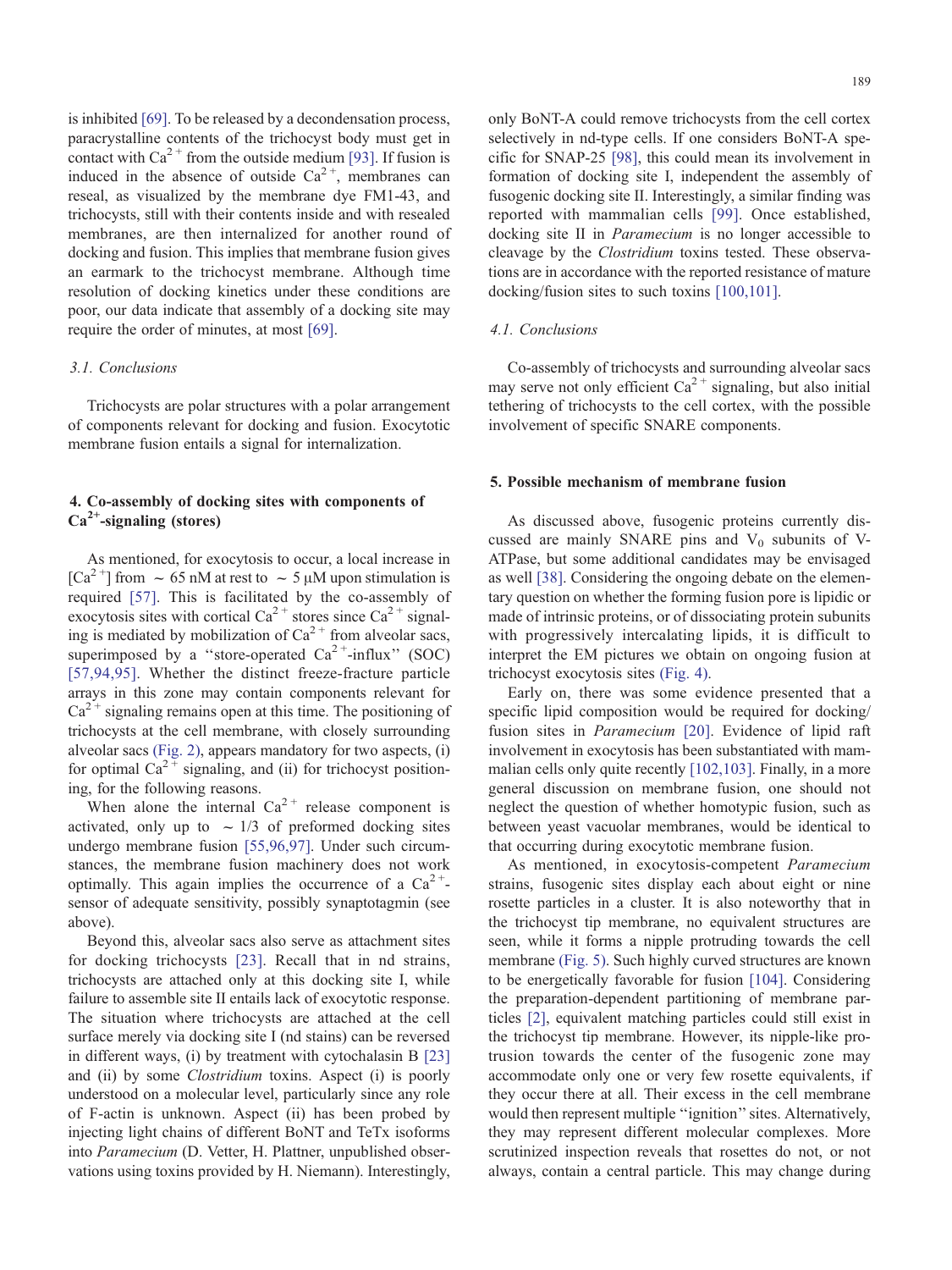<span id="page-7-0"></span>

Fig. 5. Trichocyst docking sites in unstimulated Paramecium cells, viewed from different angles. Cells were freeze-fractured (Pt/C) after fixation with glutaraldehyde (to visualize more easily all particle populations). The series  $(a-e)$  proceeds from a vertical view on the PF-face of the cell membrane (a) to a lateral view of a docked trichocyst (e). Note occurrence of a ring with a rosette (a), a trichocyst tip visible right underneath the cell membrane (b-e), a "nipple" structure  $(d, e)$  without particles, and a more complex structure (not so relevant in the present context) somewhat below. Bar = 100 nm: from Plattner [\[2\],](#page-9-0) including unpublished micrographs from K. Olbricht and H. Plattner.

stimulation, and matching complexes could be formed during fusion before they decay into subunits upon stimulation [\[12\]](#page-9-0), as shown in [Fig. 4.](#page-4-0)

Could both, SNAREs and  $V_0$  subunits, account for the details seen during synchronous fusion of trichocyst membranes? Recall: upon exocytosis stimulation, we see a vanishing number of rosette particles, but an increasing number of smaller particles within the fusion domain delin-eated by a "ring" [\[105\].](#page-10-0) Particle counts suggest that large rosette particles may decay into six small subunits [\[12\].](#page-9-0) Could they correspond to the hexameric  $V_0$  subunits? In fact,  $V_0$  has a size of  $\sim 13$  nm [\[106\],](#page-10-0) which is identical to that of a rosette particle in freeze-fractures after fine-grain Ta/W replication [\[107\].](#page-10-0) This particle size is difficult to reconcile with the trimeric SNARE pins postulated in [Ref. \[108\],](#page-10-0) each SNARE with one helical transmembrane domain [\[32,34\]](#page-9-0) or a fatty acylation (SNAP-25). Based on estimations by Plattner and Zingsheim [\[109\]](#page-10-0) or by Eskandari et al. [\[110\],](#page-10-0) assuming  $1.4 \text{ nm}^2$  per transmembrane helix, this would result in much smaller particles, invisible in freeze-fracture replicas. Still, SNAREs may be considered as candidates, as suggested in [Refs. \[34,36\],](#page-9-0) if one assumes larger complexes. Isolated SNARE complexes, after Pt rotary shadowing, are indicated as 4-nm-thick bundles [\[111\].](#page-10-0) A number of such complexes would have to be assembled to yield a 13-nm large rosette particle, and eight to nine of them, equivalent to the number of rosette particles in one exocytotic site, would have to be arranged. Undoubtedly, the number of SNAREs forming a pin—if it should become visible as a membrane particle would have to contain many more SNARE molecules than the number reported and, if rosette particles were their equivalents, the number per exocytosis site would still have to be accordingly higher. In fact,  $Ca^{2+}$  (in the course of its priming effect mentioned above) can cause in vitro synaptotagmin to aggregate and to form still larger SNARE complexes [\[112\].](#page-10-0) The pore could then also be formed in the center of one such SNARE-protein complex/particle, perhaps the equivalent of a rosette particle. Furthermore, one has to consider that SNAREs may bind  $V_0$  [\[79,113\].](#page-10-0)

Alternatively, only the central particle (which is sometimes seen within a rosette) could be the only fusogenic structure. Strikingly, when we inhibited exocytosis (contents extrusion) by antibodies against (non-specified) cell surface components during simultaneous trichocyst exocytosis stimulation [\(Fig. 6\),](#page-8-0) we obtained pictures showing focal membrane fusion without pore expansion [\[114\].](#page-10-0) In that case, intact rosette particles are seen to spread laterally, while a small pore is formed in the center of the preformed fusion zone. Very strikingly, the particulate structure in the center of the rosette in [Fig. 6a](#page-8-0) looks hollow, but this is difficult to ascertain at the level of resolution achieved with Pt/C replicas [\[109\].](#page-10-0) Note under these conditions, the simultaneous occurrence in the cell membrane of a funnel-like depression towards the nipplelike expansion on the trichocyst tip, as discussed above.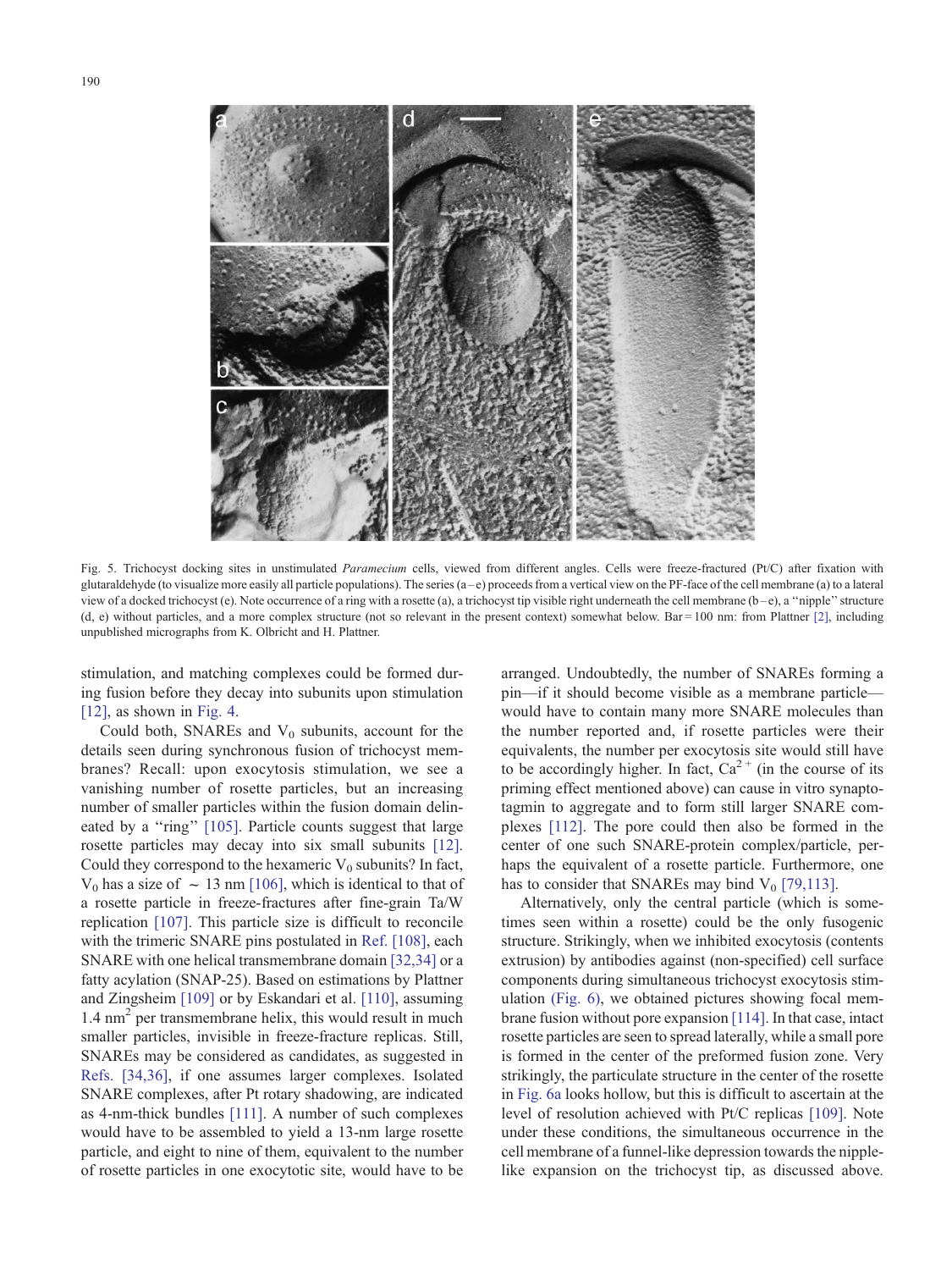<span id="page-8-0"></span>

Fig. 6. When stimulated during inhibition by exogenous antibodies (against cell surface components), focal membrane fusion can occur transiently, without decay of rosette particles into subunits and pore expansion, but with lateral spread of intact rosette particles. Trichocyst docking sites  $(a-c)$  in an unfixed, fast-frozen Paramecium cell, freeze-fractured (Pt shadowing from bottom to top) after exocytosis stimulation in presence of (non-specified) antibodies against cell surface components. While ring particles are difficult to recognize due to the methodology used, this EF-face shows rosette particles in different states, with presumable fusions at the crossing point of arrowheads. (a) Presumable membrane fusion in the center of a rosette, (b) protruding fusion site within a group of intact rosette particles after further spreading, (c) slightly expanded fusion pore, represented by a hole on the depression and some further spread of intact rosette particles. Bars = 100 nm: from Momayezi et al. [\[114\].](#page-10-0)

Recall that such ''conformation'' is considered energetically favorable to membrane fusion [\[104\],](#page-10-0) as mentioned. The absence of fusion pore expansion in presence of antibodies may be due to inhibition of lateral spread of  $V_0$  subunits, or alternatively to inhibition of the disassembly of SNAREs or of any other fusogenic protein. At this time, our data appears compatible with  $V_0$  subunits as candidates for fusogenic proteins. However, considering the current uncertainty on the size of SNARE complexes, these or any other possible candidates could not be excluded at this time. Clearly, focal fusion occurs under conditions of simultaneous stimulation and inhibition; decay of one central particle is required for completing fusion/pore expansion. The low frequency of fusions without pore expansion, as we find it during simultaneous activation and inhibition [\[114\],](#page-10-0) can be accounted for by the reversibility of small pore sizes, as shown with widely different exocytotic systems [\[115,116\].](#page-10-0)

Among additional candidates possibly involved in membrane fusion are ''secretory carrier membrane proteins'' (SCAMPs). SCAMPs, 31 –37-kDa large membrane-integrated proteins, were detected in dense-core vesicles of exocrine cells [\[117\].](#page-10-0) They are more widely distributed in intracellular membrane systems participating in membrane traffic, including the cell membrane [\[118\],](#page-10-0) and in synaptic vesicles [\[119\].](#page-10-0) In part they co-localize with SNAP-23 and syntaxin and seem to play a role in a late step of exocytosis [\[120\].](#page-10-0) On the basis of the detailed molecular data on SCAMPs [\[119,121\]](#page-10-0) on the one hand, and the steadily growing genomic information on Paramecium on the other, it should be possible to trace their occurrence and function in this system.

Is there a common mechanism for membrane fusion after all? Alone within one posterior pituitary nerve terminal, fusion pores formed by the two different types of vesicles have widely diverse dynamics according to patch-clamp analysis [\[122\]](#page-10-0) and different molecular fusion machineries are postulated. One should also consider the question whether there may be any difference between homo- and heterotypic fusion, e.g. between isolated vacuoles and during exocytosis. Finally, the freeze-fracture particles occurring at trichocyst exocytosis sites may serve some other, so far unknown, functions within the fusogenic microdomain. Evidently, the question of the pore's microanatomy has to await more detailed analysis.

Paramecium is also suitable to resolve the steps following PF-type membrane fusion (exocytosis), e.g. ensuing EF-type fusion (resealing). Notably, fusion during resealing is also of the focal type [\[54\],](#page-9-0) with widely scattered rosette subunits formed during exocytotic membrane fusion. The short duration of exo-endocytosis coupling within 0.35 s [\[12,54\]](#page-9-0) and occurrence of membrane-attached proteins may help to restrain membrane components from diffusing into the respective other membrane. Nevertheless, some glykokalyx components diffuse into the resealing trichocyst membrane [\[2\]](#page-9-0) and one can also recognize, though quite rarely, transfer of trichocyst membrane components to the cell membrane upon resealing [\[123\].](#page-10-0) The open time during trichocyst ex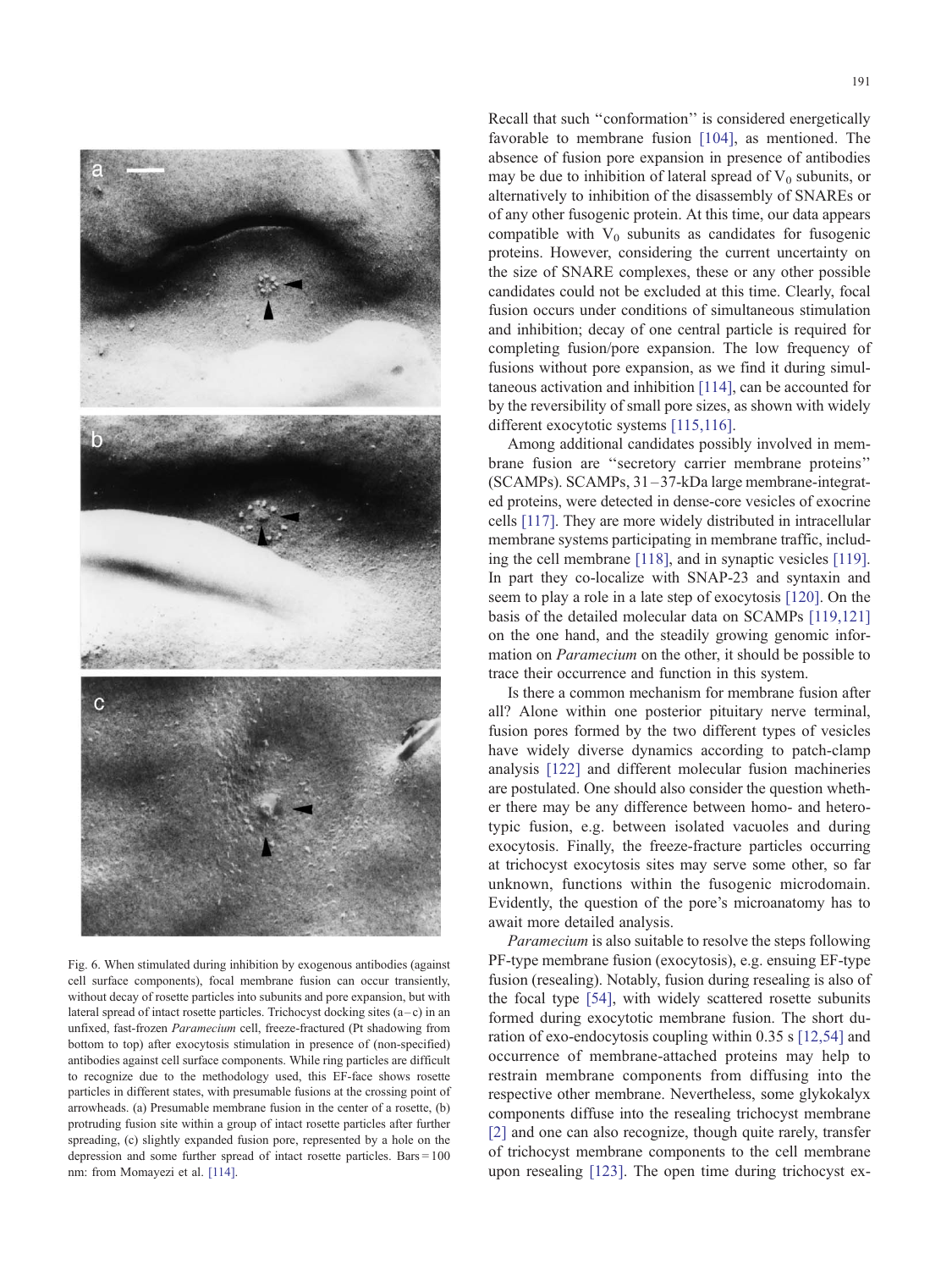<span id="page-9-0"></span>pulsion is longer than with smaller dense-core vesicles [\[115\]](#page-10-0) but resembles that of dense-core vesicles of beige mouse mast cells, also relatively large organelles [\[124\].](#page-10-0)

#### 5.1. Conclusions

Despite a clear-cut freeze-fracture morphology, i.e. conspicuous protein particle aggregates formed in the cell membrane after trichocyst docking specifically in exocytosis competent strains, it is difficult at this time to correlate these structural elements with the fusion mechanisms proposed in the literature. Increasing accessibility of genomic data lends additional support for work with Paramecium as a model system, and in the future, some crucial aspects can then be discussed in a new light.

#### Acknowledgements

Work by the authors cited herein has been supported by funds from the Deutsche Forschungsgemeinschaft.

#### References

- [1] H. Plattner, Cell Biol. Int. Rep. 5 (1981) 435-459.
- [2] H. Plattner, in: A.E. Sowers (Ed.), Cell Fusion, Plenum, New York, 1987, pp. 69-98.
- [3] H. Plattner, Int. Rev. Cytol. 119 (1989) 197-286.
- [4] H. Plattner, BioEssays 24 (2002) 649-658.
- [5] H. Plattner, G. Knoll, in: D.H. O'Day (Ed.), Signal Transduction During Biomembrane Fusion, Academic Press, San Diego, 1993, pp. 19 – 46.
- [6] H. Plattner, C.J. Lumpert, G. Knoll, R. Kissmehl, B. Höhne, M. Momayezi, R. Glas-Albrecht, Eur. J. Cell Biol. 55 (1991) 3 – 16.
- [7] M. Pouphile, M. Lefort-Tran, H. Plattner, M. Rossignol, J. Beisson, Biol. Cell 56 (1986) 151 – 162.
- [8] L. Vayssié, F. Skouri, L. Sperling, J. Cohen, Biochimie 82 (2000)  $269 - 288.$
- [9] H. Plattner, R. Stürzl, H. Matt, Eur. J. Cell Biol. 36 (1985) 32-37.
- [10] H. Plattner, G. Knoll, R. Pape, in: H. Plattner (Ed.), Membrane Traffic in Protozoa, JAI Press, Greenwich, CT, 1993, pp. 123 – 148.
- [11] G. Knoll, H. Plattner, in: H. Plattner (Ed.), Electron Microscopy of Subcellular Dynamics, CRC Press, Boca Raton, FL, 1989, pp. 95 – 117.
- [12] G. Knoll, C. Braun, H. Plattner, J. Cell Biol. 113 (1991) 1295 1304.
- [13] R. Pape, H. Plattner, Eur. J. Cell Biol. 36 (1985) 38-47.
- [14] E. Zieseniss, H. Plattner, J. Cell Biol. 101 (1985) 2028 2035.
- [15] E. Neher, Biochem. Soc. Trans. 21 (1993) 420-423.
- [16] T.D. Parsons, J.R. Coorssen, H. Hostmann, W. Almers, Neuron 15  $(1995)$  1085 – 1096.
- [17] H. Plattner, A.R. Artalejo, E. Neher, J. Cell Biol. 139 (1997) 1709 – 1717.
- [18] S. Pollack, J. Protozool. 21 (1974) 352-362.
- [19] J. Beisson, M. Lefort-Tran, M. Pouphile, M. Rossignol, B. Satir, J. Cell Biol. 69 (1976) 126 – 143.
- [20] J. Beisson, J. Cohen, M. Lefort-Tran, M. Pouphile, M. Rossignol, J. Cell Biol. 85 (1980) 213 – 227.
- [21] M. Lefort-Tran, K. Aufderheide, M. Pouphile, M. Rossignol, J. Beisson, J. Cell Biol. 88 (1981) 301 – 311.
- [22] H. Plattner, K. Reichel, H. Matt, J. Beisson, M. Lefort-Tran, M. Pouphile, J. Cell. Sci. 46 (1980) 17 – 40.
- [23] R. Pape, H. Plattner, Exp. Cell Res. 191 (1990) 263-272.
- [24] H. Bonnemain, T. Gulik-Krzywicki, C. Grandchamp, J. Cohen, Genetics 130 (1992) 461-470
- [25] W.J. Haynes, K.Y. Ling, Y. Saimi, C. Kung, J. Neurogenet. 11  $(1996)$  81 – 98.
- [26] A.-M. Keller, J. Cohen, J. Eukaryot. Microbiol. 47 (2000) 1-6.
- [27] P. Dessen, M. Zagulski, R. Gromadka, H. Plattner, R. Kissmehl, E. Meyer, M. Bétermier, J.E. Schultz, J. Linder, R.E. Pearlman, C. Kung, J. Forney, B.H. Satir, J.L. VanHouten, A.-M. Keller, M. Froissard, L. Sperling, J. Cohen, Trends Genet. 17 (2001) 306 – 308.
- [28] D.E. Chandler, J. Heuser, J. Cell Biol. 83 (1979) 91 108.
- [29] J.E. Heuser, T.S. Reese, J. Cell Biol. 88 (1981) 564 580.
- [30] E. Neher, A. Marty, Proc. Natl. Acad. Sci. U. S. A. 79 (1982) 6712 – 6716.
- [31] L.J. Breckenridge, W. Almers, Nature 328 (1987) 814 817.
- [32] R. Jahn, T.C. Südhof, Annu. Rev. Biochem. 68 (1999) 863-911.
- [33] T.F.J. Martin, Neuron 34 (2002)  $9-12$ .
- [34] T. Weber, B.V. Zemelman, J.A. McNew, B. Westermann, M. Gmachl, F. Parlati, T.H. Söllner, J.E. Rothman, Cell 92 (1998)  $759 - 772$
- [35] J.B. Bock, R.H. Scheller, Proc. Natl. Acad. Sci. U. S. A. 96 (1999) 12227 – 12229.
- [36] W. Nickel, T. Weber, J.A. McNew, F. Parlalti, T.H. Söllner, J.E. Rothman, Proc. Natl. Acad. Sci. U. S. A. 96 (1999) 12571 – 12576.
- [37] A. Mayer, Trends Biochem. 26 (2001) 717-723.
- [38] R. Jahn, H. Grubmüller, Curr. Opin. Cell Biol. 14 (2002) 488-495.
- [39] J.E. Rothman, T.H. Söllner, Science 276 (1997) 1212-1213.
- [40] A. Morgan, R.D. Burgoyne, Trends Cell Biol. 5 (1995) 335 339.
- [41] R. Kissmehl, M. Froissard, H. Plattner, M. Momayezi, J. Cohen, J. Cell. Sci. 115 (2002) 3935 – 3946.
- [42] A.F. Neuwald, L. Aravind, J.L. Spouge, E.V. Koonin, Genome Res. 9 (1999) 27 – 43.
- [43] S.W. Whiteheart, T. Schraw, E.A. Matveeva, Int. Rev. Cytol. 207  $(2001)$  71 – 112.
- [44] T. Söllner, M.K. Bennett, S.W. Whiteheart, R.H. Scheller, J.E. Rothman, Cell 75 (1993) 409-418.
- [45] J. Vilmart-Seuwen, H. Kersken, R. Stürzl, H. Plattner, J. Cell Biol. 103 (1986) 1279 – 1288.
- [46] T.F.J. Martin, Trends Cell Biol. 7 (1997) 271-276.
- [47] A. Galvani, L. Sperling, Nucleic Acids Res. 29 (2001) 4387 4394.
- [48] M. Froissard, R. Kissmehl, J.-C. Dedieu, T. Gulik-Krzywicki, H. Plattner, J. Cohen, Genetics 161 (2002) 643 – 650.
- [49] T. Weber, F. Paralati, J.A. McNew, R.J. Johnston, B. Westermann, T.H. Söllner, J.E. Rothman, J. Cell Biol. 149 (2000) 1063-1072.
- [50] H. Caohuy, H.B. Pollard, J. Biol. Chem. 277 (2002) 25217 25225.
- [51] S. Sugita, O.-H. Shin, W. Han, Y. Lao, T.C. Südhof, EMBO J. 21  $(2002)$  270 – 280.
- [52] W.C. Tucker, E.R. Chapman, Biochem. J. 366 (2002) 1-13.
- [53] H. Kasai, Trends Neurosci. 22 (1999) 88 93.
- [54] H. Plattner, G. Knoll, C. Erxleben, J. Cell. Sci. 103 (1992) 613-618.
- [55] C. Erxleben, N. Klauke, M. Flötenmeyer, M.-P. Blanchard, C. Braun, H. Plattner, J. Cell Biol. 136 (1997) 597 – 607.
- [56] N. Klauke, H. Plattner, J. Cell. Sci. 110 (1997) 975 983.
- [57] H. Plattner, N. Klauke, Int. Rev. Cytol. 201 (2001) 115-208.
- [58] H. Kasai, N. Takahashi, Philos. Trans. R. Soc. Lond., B 354 (1999)  $331 - 335$
- [59] M.J. Berridge, P. Lipp, M.D. Bootman, Nat. Rev. Cell Biol. 1 (2000)  $11 - 21$ .
- [60] M. Knochel, R. Kissmehl, J.-D. Wissmann, M. Momayezi, J. Hentschel, H. Plattner, R.D. Burgoyne, Histochem. Cell Biol. 105 (1996) 269 – 281.
- [61] M. Momayezi, H. Kersken, U. Gras, J. Vilmart-Seuwen, H. Plattner, J. Histochem. Cytochem. 34 (1986) 1621 – 1638.
- [62] D. Kerboeuf, A. LeBerre, J.-C. Dedieu, J. Cohen, EMBO J. 12 (1993) 3385 – 3390.
- [63] C. Peters, A. Mayer, Nature 396 (1998) 575-580.
- [64] S. Quetglas, C. Leveque, R. Miquelis, K. Sato, M. Seagar, Proc. Natl. Acad. Sci. U. S. A. 97 (2000) 9695 – 9700.